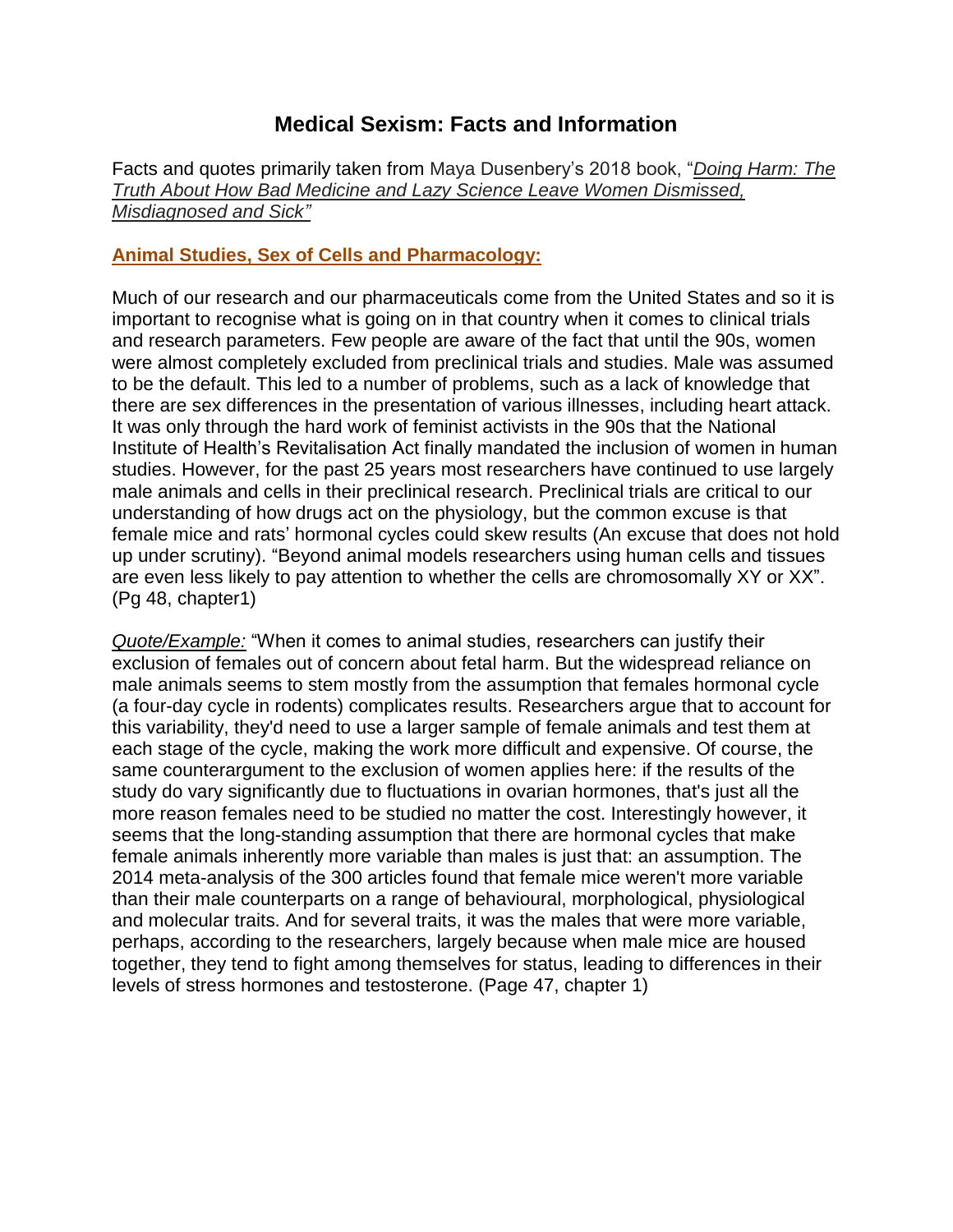**Fact:** In 2014, a review of over 600 studies published in prominent surgery journals recently found that among cell studies, three quarters didn't specify the sex of the cell lines used and of those that did, over 70% used only male cells. This despite the fact that sex differences on the cellular level have been observed; as the 2001 IOM report put it, "every cell has a sex."

*Example*: In 2011, in a study published in neuroscience and biobehavioral reviews, researchers analysed animal studies from 10 biological disciplines and found a male bias in 8/10 fields. In neuroscience, physiology, and interdisciplinary biology journals, 22 to 42% of the articles didn't even mention the sex of the animals at all; in immunology more than 60% didn't. When both sexes were included, only a third analysed the results by sex. A recent study found that the proportion of male only studies […] have actually increased over the past several decades. (Chapter 1).

**Fact:** While women are twice as likely to be diagnosed with anxiety and depression as men, fewer than 45% of animal studies on these disorders used females. Women suffer more strokes than men and have worse outcomes when they do, yet 65% of studies based on animal stroke models included only males. Some autoimmune diseases, such as Graves' disease and systemic lupus erythematosus, are 7 to 10 times more prevalent among women (while others are found predominantly men). But three quarters of the immunity studies didn't specify subject sex. Meanwhile, a 2007 study found that roughly 80% of rodent drug studies used only male animals, even though there had been "repeated attempts to draw attention to sex dependent drug effects". [...]"While there are certainly limitations to what animal studies can reveal about human health, nonetheless we do often rely on them to give us clues that help us understand disease mechanisms and develop new treatments. As long as that's the case, I'd rather be represented by the female mouse" (Maya Dusenberry, Pg 50, chapter 1).

# **Worth Knowing: Where Studies HAVE Looked into Gender and Sex-based Differences:**

## **Facts:**

- Women are 2 to 10 times more likely to develop autoimmune diseases.
- Women are more likely than men to recover language ability after suffering a left hemisphere stroke.
- Women who have lung cancer are more likely than their male counterparts to have never smoked.
- Women more commonly do not have any chest pain when experiencing a heart attack.

"Differences have been found in the responses to many drugs, both in the pharmacokinetics (which is how the body acts on the drug) and the pharmacodynamics (which is how the drug acts in the body).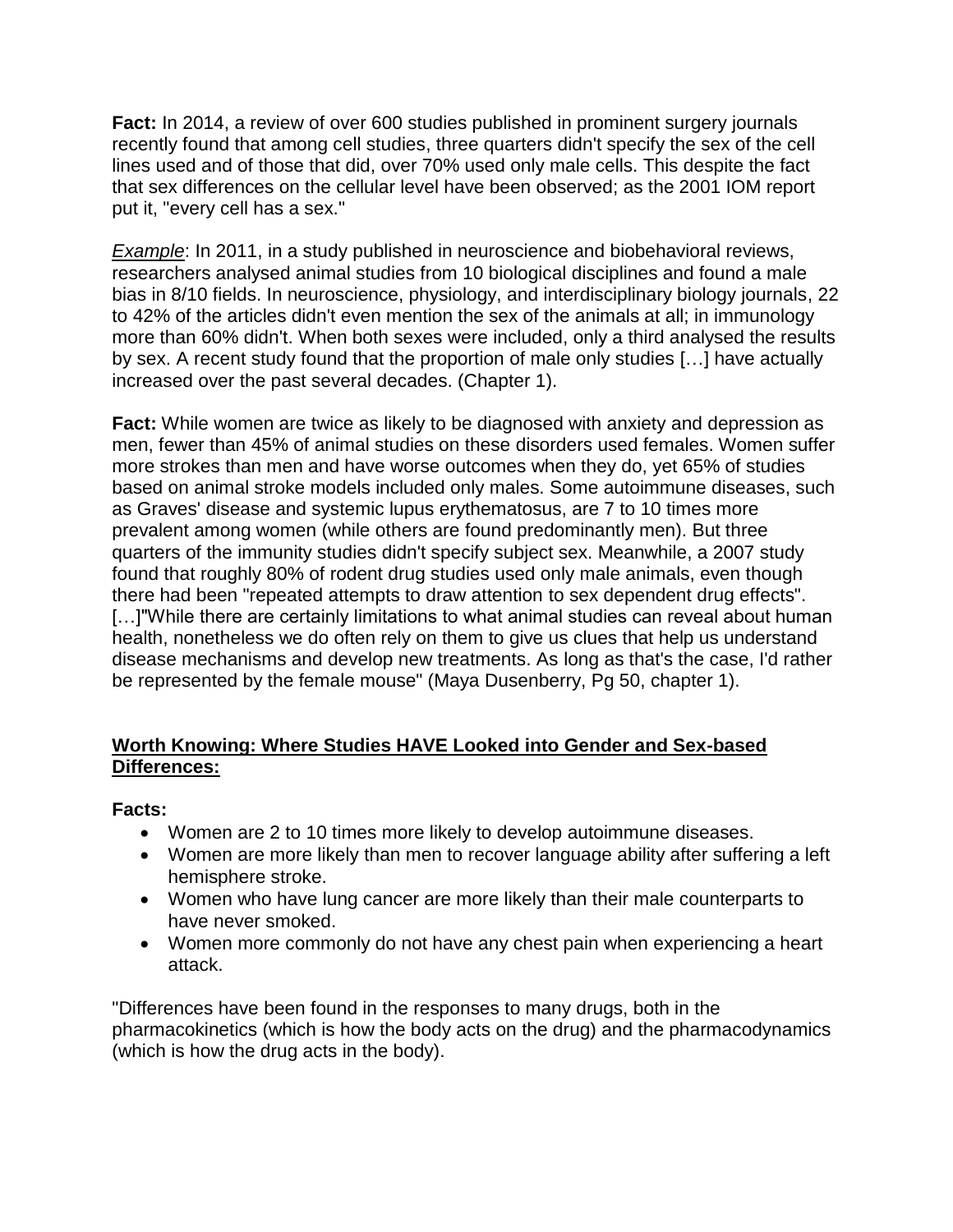- Women have a greater risk than men of developing a potentially fatal heart arrhythmia that can be triggered by a variety of drugs, including antibiotics, antidepressants and cholesterol-lowering drugs.
- Beta-blockers tend to have a more pronounced effect in women than men.
- Women with depression generally respond better to selective serotonin reuptake inhibitors than tricyclic antidepressants, while the opposite is true of men.
- Women tend to wake up from general anaesthesia faster than men and suffer more side-effects from it.

The sex/gender differences in drug response, it should be noted, are not all simply due to women's lower average body weight. Although that is one obvious difference, there is a complicated mix of other factors that affect pharmocokinetics, including percentage of body fat, hormonal fluctuations, enzyme levels, and speed of metabolism." (Page 44, Chapter 1: The Knowledge Gap)

**Example:** In 2013, the FDA announced that it was requiring the recommended dose zolpidem, the active ingredient in the popular insomnia drug Ambien, which is prescribed to about 40 million Americans each year, to be slashed in half for women. Over the years, the FDA had received about 700 reports of patients getting into car accidents the morning after taking the drug. New studies have found that because women take longer to clear the drug from their bodies, about 50% of women have a level of zolpidem in their blood that could impair driving eight hours after taking the pill compared to about 3% of men. The fact that there was a sex/gender difference in how zolpidem was metabolised was not actually news. Back in 1992, when the FDA first approved the drug, there was data showing that women's blood levels of the drug were 45% higher than those of their male counterparts. An FDA reviewer had, in fact, made this note on the drug's application: "The results suggest a gender related difference". Yet back then, it wasn't thought to matter. (Chapter 1: The Knowledge Gap, Pg 45)

**Fact:** in 2012 IOM report concluded that fully integrating an attention to sex/gender differences into biomedical research would require a "cultural shift within science".

## **Hysteria:**

**Fact:** The word hysteria derives from the Greek word for uterus, hystera. Early Western medical texts attributed an array of physical and mental symptoms - from menstrual pain to dizziness to paralysis to a sense of suffocation - to the effects of a restless uterus roaming about the body; treatments were aimed at either enticing or driving the organ back into its proper place in the pelvis. Since a womb that "remains barren too long after puberty" was especially prone to wandering, the philosopher Plato explained, prompt marriage was another recommended cure (Page 63, Chapter 2 The Trust Gap).

*Quote example*: Psychoanalytic explanations have been especially popular when it comes to vulvodynia. Inexplicable pain in a woman's genital area that often interfered with sex? The symbolism proved too tempting to resist, and pseudo-Freudian theories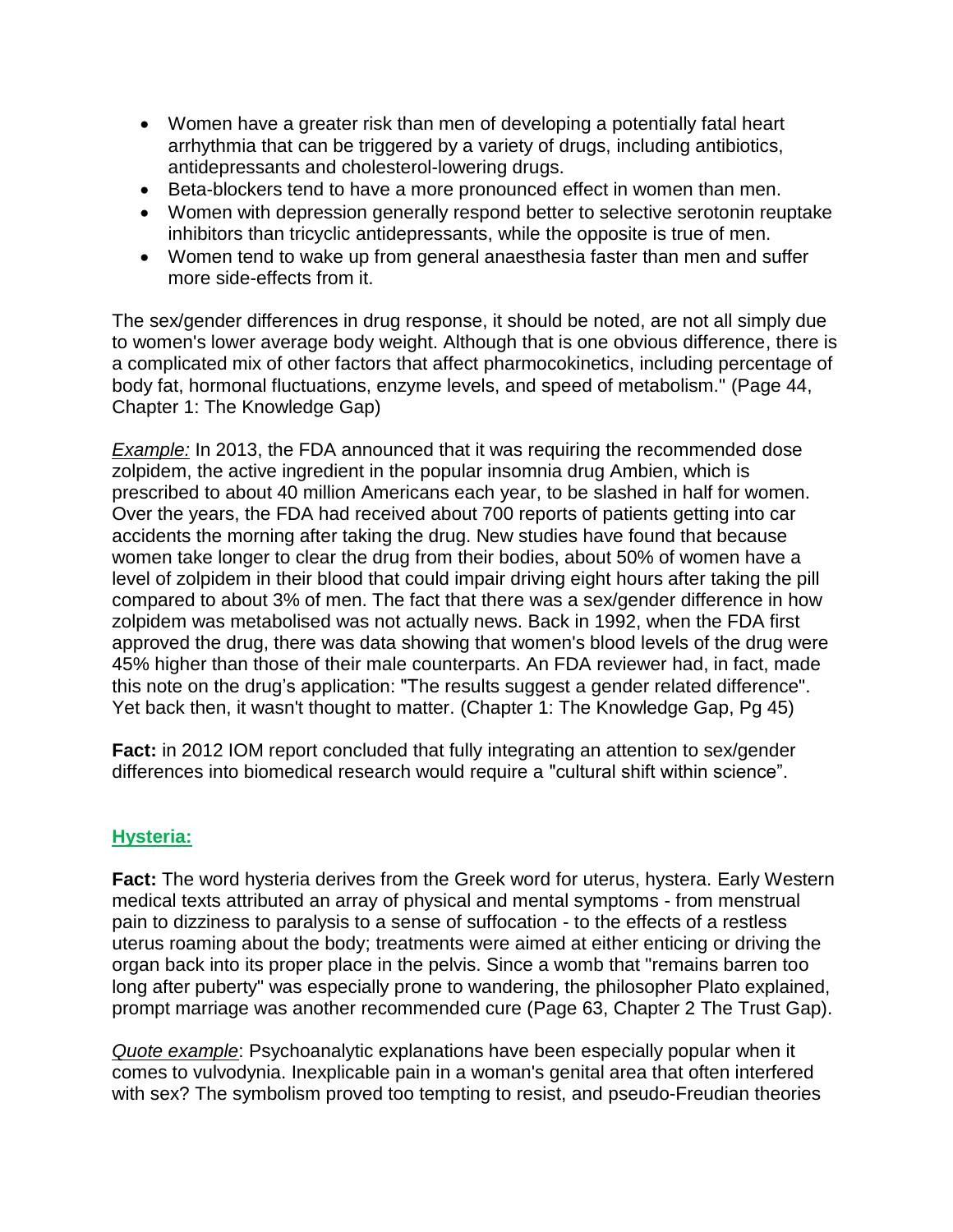ran rampant. According to one influential 1978 article, "Psychosomatic vulvovaginitis is a real clinical entity that should be suspected in any patient whose vaginal complaints do not correlate with the physical findings." The patients, the researchers wrote, manifest "signs of neurosis, dependent personality, guilt feelings, emotional lability, while denying psychological difficulties" and "receive secondary gain from their symptom complex, i.e, a reason not to engage in sexual activity." Another article claimed that "**vaginismus is a conversion disorder which is a neurotic symptom symbolically representing a distorted unconscious wish. It is the active, involuntary somatic expression of the wish to prevent intercourse, plus in some cases the additional wish to capture or breakoff the penis**." (Page 233, chapter 6 The Curse of Eve)

**Fact:** In 2016, Endometriosis receives just \$10 million and NIH funding. That means that for each patient with endometriosis, the NIH spends about \$1.50. This disease affects at least 6.3 million United States. On average, it takes 6 to 8 years for a woman to receive a diagnosis.

*Example:* "While primary dysmenorrhoea has been considered "unexplained", over the past few decades, research has suggested that an imbalance in prostaglandins, substances that control the contraction and relaxation of uterine muscles, is likely to blame. Despite identifying it as an imbalance-one that is clearly not inevitable, since not all women do experience menstrual pain-medicine still tends to treat primary dysmenorrhoea as normal. This assumption that periods are meant to be brutally painful, is one of the primary reasons women are suffering a mass under diagnosis of Endometriosis. [Page 224, chapter 6 ]

*QUOTE*: As historian of medicine Charles Rosenberg has written, "In our culture, a disease does not exist as a social phenomenon until we agree that it does." And whenever you hear a condition described as a "contested disease", the odds are good that the "contest" is between, on the one hand, mostly women patients who believe their condition to be an organic one and, on the other hand, the medical establishment that assumes their "medically unexplained symptoms" are all in their heads." "Indeed, all "functional" syndromes could be described as "contested", as patients typically consider their symptoms to be physical, while medicine has largely assumed them to be psychogenic by default. We see how this assumption, when it comes to unexplained chronic pain conditions-from IC to vulvodynia to fibromyalgia - has been a hindrance to furthering our scientific understanding of pain and addressing the enormous suffering it causes..."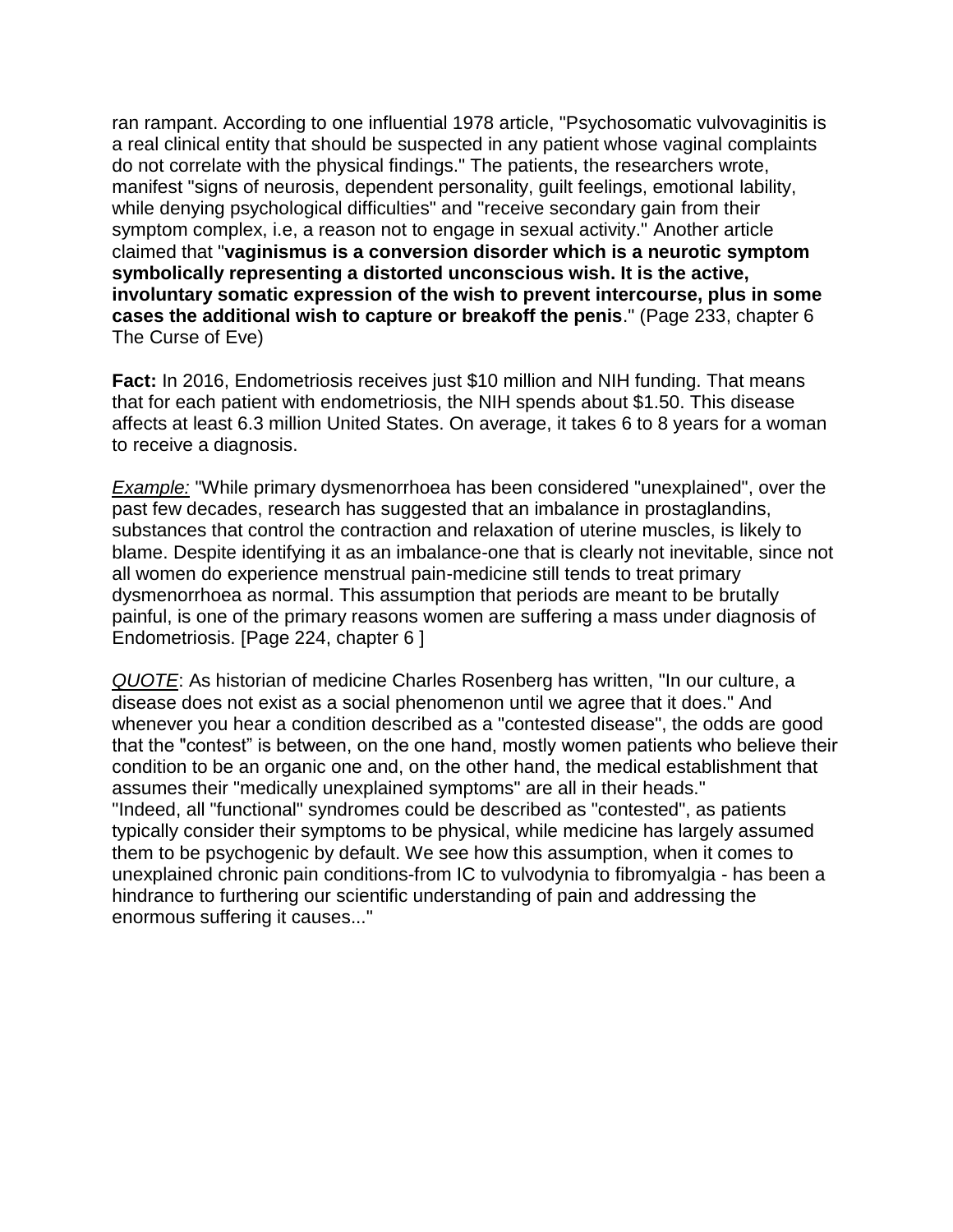#### **Stereotypes:**

**Fact:** "Many trans patients face enormous barriers to accessing the unique transitional related medical care they need. Some insurers deny coverage for gender affirming surgeries and hormone therapy. A 2011 study found that, on average, American medical students get just five hours of education on LGBT related topics during medical school. In a 2011 survey, a quarter of trans people in the United States said they delayed seeking medical care because they feared they'd face discrimination, and 19% had been refused medical care altogether. When they do seek care, trans patients often find all the symptoms are based on their trans status - whether blamed on hormone therapy or simply on the fact of being trans. This phenomena is so common that 2015 article on the British LGBT site Pink News coined the term "trans-broken arm syndrome" to describe it.

"Just as the trust gap leaves women with conditions stereotyped as "men's diseases" from heart disease to cluster headaches - at a particular disadvantage in trying to get doctors to see past the knowledge mediated bias, women may have an especially hard time overcoming this tendency to normalise their symptoms. When you're stereotyped as an overly emotional hypochondriac, it is all the more difficult to convince doctors that something is not right for your body when some aspect of your identity tempts them to view your symptoms as normal."

**Fact**: 2012 meta-analysis of 20 years of published research found that, across all the studies, black patients were 22% less likely than whites to get any pain medication and 29% less likely to be treated with opioids. Latino patients are also 22% less likely to receive opioids. As is the case of gender disparities, racial/ethnic disparities were most pronounced "when a cause of pain could not be readily verified." But black patients were less likely to get opioids after traumatic injuries or surgery too. A 2015 study found that white children with appendicitis were almost 3 times as likely as black children to receive opioids in the emergency room. A toxic mix of stereotypes, thatpeople of colour are drug seekers, or that they physically don't experience pain at the same rate white people do, informs a lot of this mistreatment. (Page 155, chapter 4)

**Fact:** Women are more likely than men to be discriminated against due to their weight in a variety of realms. According to a 2008 study from the Rudd Centre, men are not at serious risk for discrimination until they reach a BMI of 35-68 pounds "overweight" while women experience a notable increase in discrimination at a BMI of 27 - an "excess" of just 13 poinds. The disproportionate concern over women's weight is, however, particularly unjustified; if doctors were actually basing their concerns about weight on science, not sexist biases, the opposite would be true. (Pg 243)

**Fact:** A range of conditions are often dismissed as menopause -and not just diseases, like Hodgkin's lymphoma or hypothyroidism, that also cause hot flushes or those, like uterine or cervical cancer, that can mimic the irregular periods of perimenopause. Women have reported receiving a diagnosis of menopause for everything from brain tumours to hepatitis C.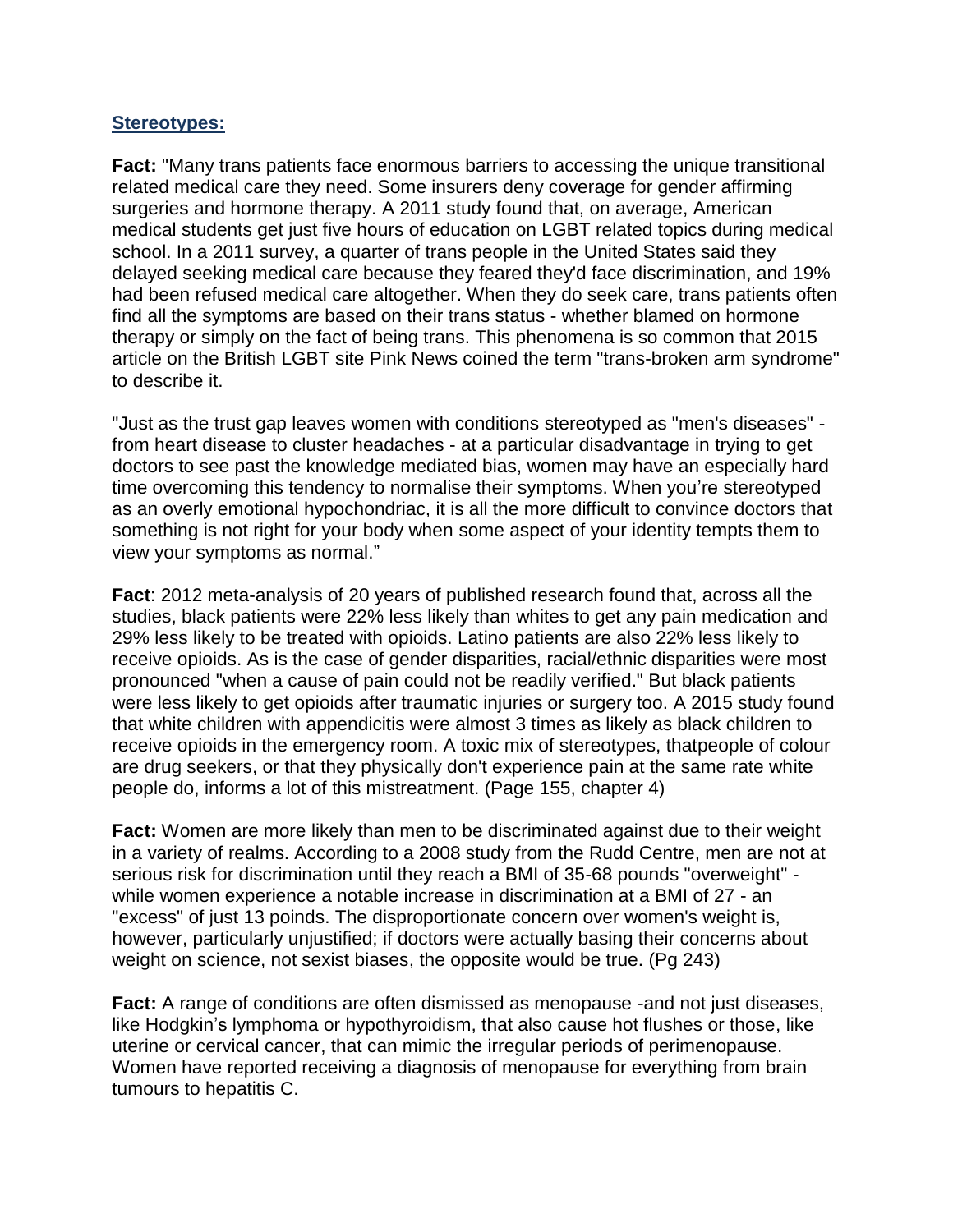## **Me/CFS:**

**Fact:** Between 800,002.5 million Americans, over 80% of them women, are estimated to have the disease known as chronic fatigue syndrome, known in much the rest of the world as myalgic encephalomyelitis.

**Fact:** In 2015 the IOM issued a 300 page report, based on nearly 9000 published articles, on the host of abnormalities that have been documented in CFS/ME. The report concludes with: "ME/CFS is a serious, chronic, complex, multisystem disease that frequently and dramatically limit the activities of affected patients.

**Fact**: About 50 to 75% of patients are unemployed because of ME/CFS and a quarter have been confined to their homes, or even their beds for some time because of it. Patients with ME/CFS have been found to be equally or more functionally impaired than those with congestive heart failure, type II diabetes, MS, end-stage renal disease, AIDS, breast cancer, and COPD. (Page 254, chapter 7 contested illnesses).

**Fact**: A 1996 Australian study of 50 patients eventually diagnosed with ME/CFS, for example, *found that 85% of the women, compared to 30% of the men, had received psychiatric diagnoses during the search for an explanation*. "Their expressed emotions or signs of distress appear to have influenced the diagnosis regardless of other symptoms," the authors wrote. "In contrast, men's accounts of their symptoms and their choices about treatment were usually given credence." (Page 257, chapter 7).

**Fact:** in the 1980s Time Magazine published an article which belittled ME/CFS as "the yuppy flu". They caricatured middle-aged women with sex difficulties and marital problems as the typical candidate. Scholars blamed feminism for giving women too many choices and too many jobs to do, therefore exhausting them to the point that they had to make up a disease to get out of their predicament. (Page 260, chapter 7)

**Fact:** Postural orthostatic tachycardia syndrome, POTS, is a common form of dysautonomia, a dysfunction of the autonomic nervous system. About 80% of POTS patients are young or middle-aged women. Despite being a very clearly proven illness with highly specific, objective criteria for diagnosis, little research or funding has gone into the understanding of pots. The condition often accompanies ME/CFS.

**Fact:** Roughly 240,000 people in Australia suffer from ME/CFS and they're often given medical advice to engage in exercise or undertake cognitive behavioural therapy - the therapy that counsellors often use when you see them for mental health concerns. Such treatments have been discredited in the treatment of the disease, and supporters and sufferers hope the latest research goes a long way to lower the stigma of "just being lazy". [\[Source:](mailto:http://www.abc.net.au/triplej/programs/hack/breakthrough-in-diagnosis-of-chronic-fatigue-syndrome/10188210) http://www.abc.net.au/triplej/programs/hack/breakthrough-indiagnosis-of-chronic-fatigue-syndrome/10188210]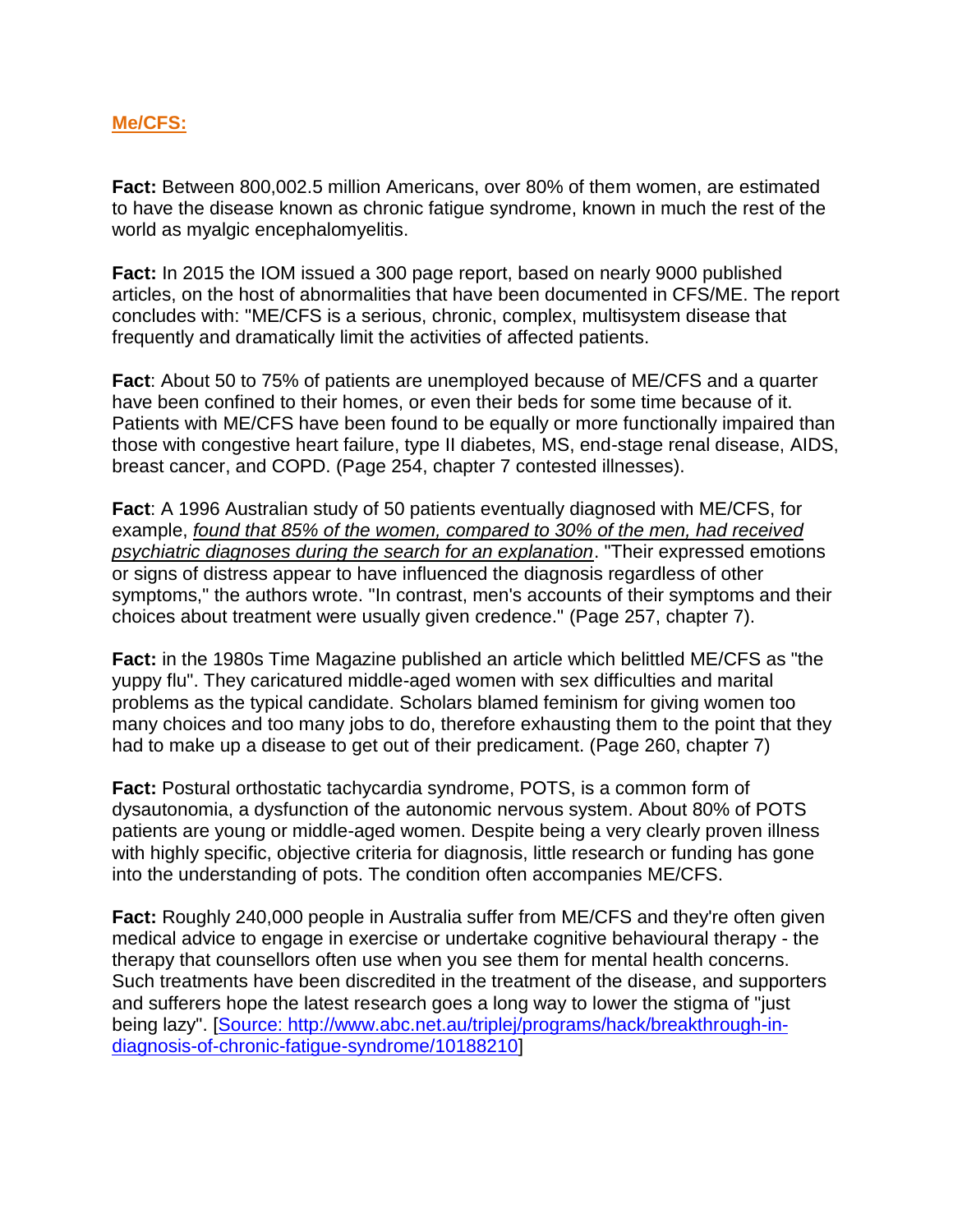## **Ovarian Cancer and Cardiovascular Disease – A Fundamental Misunderstanding of Symptoms**

**Fact**: For years Ovarian cancer was known as the silent killer because it was symptomless until it was too late. However, surveys found that the vast majority of women did experience many symptoms prior to diagnosis; the only thing was, the symptoms were dismissed by the doctors. In 1988, in the US, there was a conference for survivors of the cancer during which time a Harvard physician, a speaker at the event, declared ovarian cancer symptomless. Dr Barbara Goff, a young gynaecologist oncologist, was in the audience when this was said and watched as the crowds became furious: "They decided they were mad as hell and weren't going to take it anymore, Beth says. They stood up and started shouting, approaching the stage in "an almost theatrical embodiment of an outraged mob."

**Fact**: Cardiovascular disease, which along with coronary artery disease-the cause of most heart attacks-includes conditions like stroke, heart failure, arrhythmias, and other heart problems, has been the leading cause of death for women in the United States for over a century. About one in three deaths among women each year is from heart related causes, significantly more than from all kinds of cancer combined.

Since 1984, more women than men have been dying of cardiovascular causes each year. And while women are at relatively low risk for developing coronary artery disease than their male counterparts for most of their lives, they tend to have worse outcomes when they do get it: 26% of women versus 19% of men die within the first year of after a heart attack-a myocardial infarction, in the medical lingo. Within five years, nearly half of all women, compared to just a third of men, have heart failure, suffer a stroke or die. (Page 111, chapter 3 Heart Disease)

**Fact**: According to a 2017 survey, only 22% of primary care physicians and 42% of cardiologists said that they felt well prepared to assess women's cardiovascular risk. Meanwhile, a 2015 meta-analysis of 43 studies since the early 90s on women's experiences of heart disease concluded that the myth that heart disease is a "man's disease" remains pervasive.

**Fact:** Heart attack can present differently in women as opposed to men. Many women do not experience chest pain doing a heart attack, but do experience nausea and dizziness and shortness of breath. As many physicians are unaware of the sex/gender differences in heart attack, many women, especially those under 50, are sent home. In the US, "the rate of misdiagnosis translated into at least 11,000 missed heart attacks per year. (Page 114, chapter 3 heart disease)

**Fact:** "While high total cholesterol is a key predictor of future heart disease in men, low levels of HDL cholesterol-the "good" cholesterol-and high triglyceride levels are far more important in women. Having type II diabetes increases the risk of heart disease in women more than it does in men, as do stress and a history of depression. In 2011, the EHA declared for the first time that pregnancy cmplications, such as pre-eclampsia,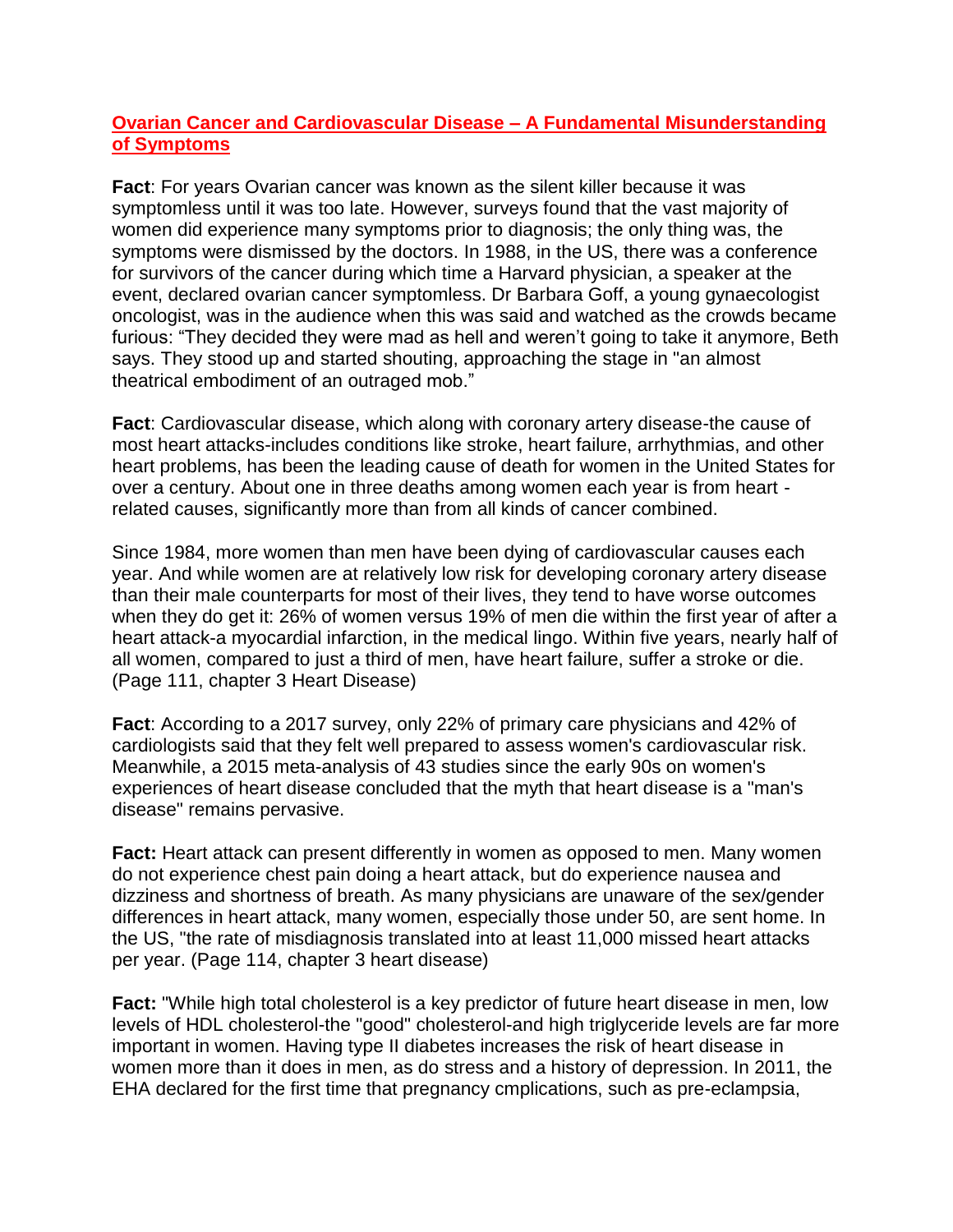gestational diabetes mellitus, and pregnancy induced hypertension can serve as warning signs that a woman is more likely to develop heart disease, a link that many physicians still aren't aware of. (Page 119, chapter 3)

**Fact:** Women, premenopausal women especially, are more likely to have other "atypical" symptoms during a heart attack often in the days or even weeks leading up to it: pain in the neck, throat, shoulder, or upper back; abdominal discomfort; shortness of breath; nausea or vomiting; sweating, anxiety, or a sense of impending doom; lightheadedness or dizziness; and unusual fatigue or insomnia. In 1996, a national survey revealed that two thirds of doctors were completely unaware of any sex/gender variations in symptoms. And a 2012 survey of American women found that less than a fifth knew the atypical symptoms like nausea and fatigue. A 2012 study that tracked more than 1.1 million heart attack patients from 1994 to 2006 concluded that a lack of chest pain helped explain why 15% of the women died in the hospital, compared to 10% of the men. Patients who never experienced chest pain were nearly twice as likely to die, due in part to delays in getting life-saving interventions. And women, in particular younger women, were overrepresented in this group: 42% of the women didn't have chest pain compared to only 31% of the men.

*Example:* "Perhaps the most glaring example of how a lack of attention to sex/gender differences contributes to women's under treatment is the fact that the standard test currently used to diagnose a heart attack - which measures the level of troponin, a protein released from the heart into the blood when it's damaged - is less sensitive in women. In recent years, newer "high-sensitivity" troponin tests have been developed to be able to detect the protein at much lower levels and have suggested there should be different cut offs for men and women. (Page 119, chapter 3 heart disease)

**Quote**: "New research has come out showing that women are more likely to survive a heart attack if they are treated by a female physician. This comes from a study looking at over half 1 million heart attack cases over the course of 20 years in Florida. It turns out that if you're a woman and you think you're having a heart attack you can improve your chances of survival by 5.4% by seeing a female physician instead of a male [...] the study showed that men also have a better chance of surviving a heart attack if they're seen by a female physician, just not as drastic an improvement as what the female patients saw. The study also showed that male doctors were much more competent if they had increased exposure to both female patients and other female physicians. Another recent study showed that male doctors make \$100,000 more every year than female doctors. Men make twice as much money, but kill more patients." **-Rebecca Watson, Aug 15 2018**,<https://www.youtube.com/watch?v=UFk6MirHlJ8>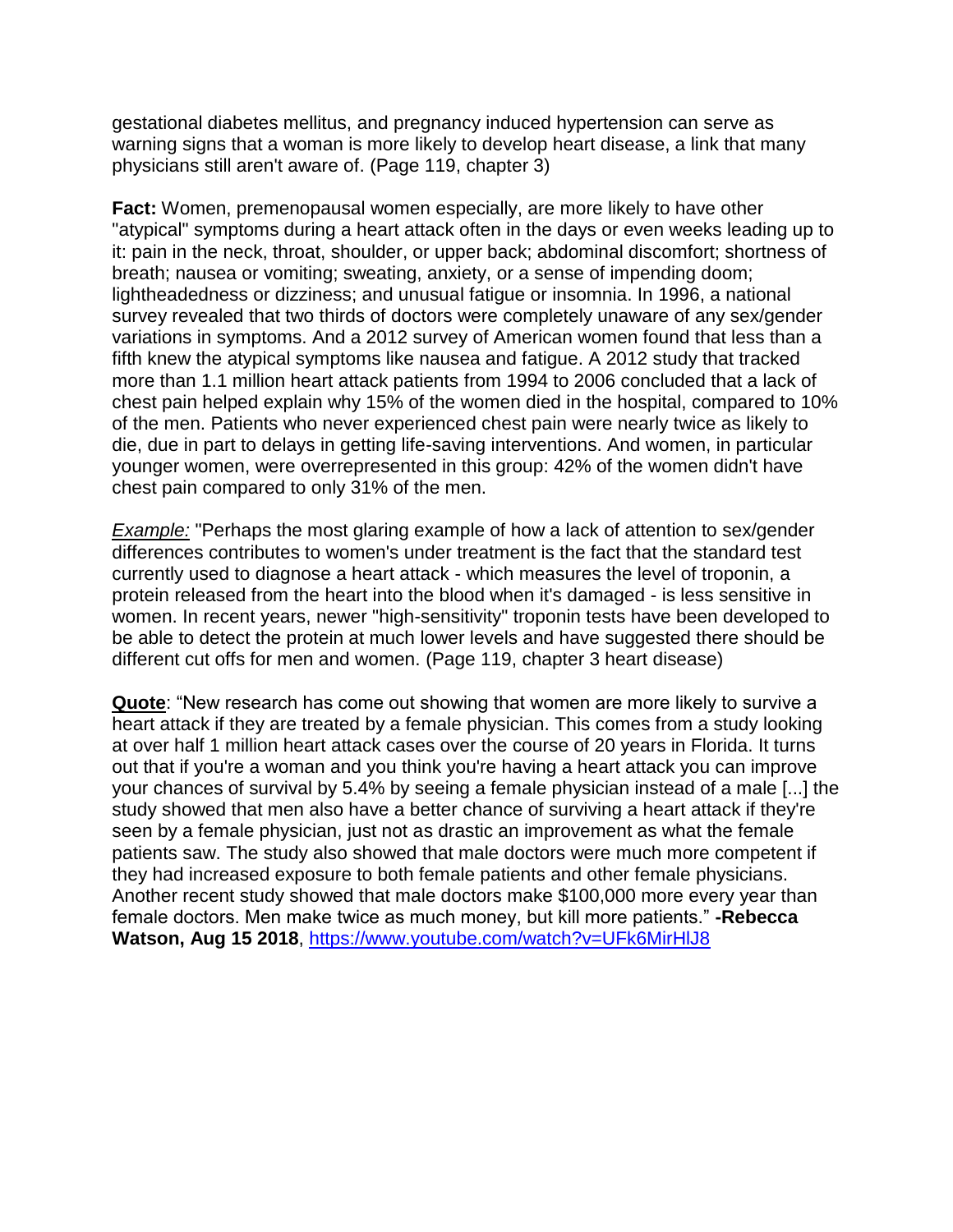#### **Autoimmune Diseases:**

**Fact:** According to the NIH, up to 23.5 million Americans have autoimmune diseases. But experts advocacy groups put the figure at more than twice that-50 million-since the NIH's estimates is based on only a couple dozen of the diseases for which solid epidemiology studies have been done. By comparison, 28 million Americans have heart disease, and 21 million have been diagnosed with cancer. At this point, researchers have identified between 80 and 100 different autoimmune diseases, and another 40 that are suspected of having and autoimmune bases and may eventually be added to the growing list. Overall, about three quarters of people with autoimmune diseases are women.

Rheumatoid arthritis and Multiple Sclerosis affect about twice as many women as men, while women make up 90% or more of those with Lucpus and Hashimoto's thyroiditis. In the United States, autoimmune disease makes the top 10 list of causes of death in women and girls under 65. It is the fourth leading cause of disability in women in general, and is likely the number one cause among young and middle-aged women.

**Fact:** For the first half of the 20th century, the possibility that the immune system could attack the body's unhealthy tissue and cells was explicitly discounted. That theory held sway until 1956, when Dr Noel Rose, considered the father of autoimmunity, published results of a study that suggested Hashimoto's thyroiditis was driven by an autoimmune attack against the thyroid.

**Fact**: Studies from around the world have found that men tend to be diagnosed faster with autoimmune diseases than their female counterparts. A 2010 Chinese study found a longer diagnostic delay in female lupus patients. A 2014 Finnish study found that over a third of women, versus less than a quarter of men, experienced symptoms for more than 10 years before being diagnosed with coeliac disease. The 2013 study of myasthenia gravis patients in Australia found that the average delay in diagnosis was 3.7 years for women and 1.9 years for men. According to a 2010 German study, less than 30% of women, compared to half of men, are diagnosed with adrenal insufficiency (most commonly caused by the autoimmune condit)ion Addison's disease) within six months. (Page 148, chapter 4 autoimmune disease

**Fact:** In 2016, the brain tumour charity released a report on the treatment of brain tumour patients in the United Kingdom. It found that almost one in three of them had visited a doctor more than five times before receiving their diagnosis, and nearly a quarter weren't diagnosed for more than a year. Women, as well as low income patients, experience longer delays. (Page 151, chapter 4)

**Fact:** Autoimmune diseases typically affect young women-often before they turn 30 and affect of the rest of their lives. Many become chronically disabled.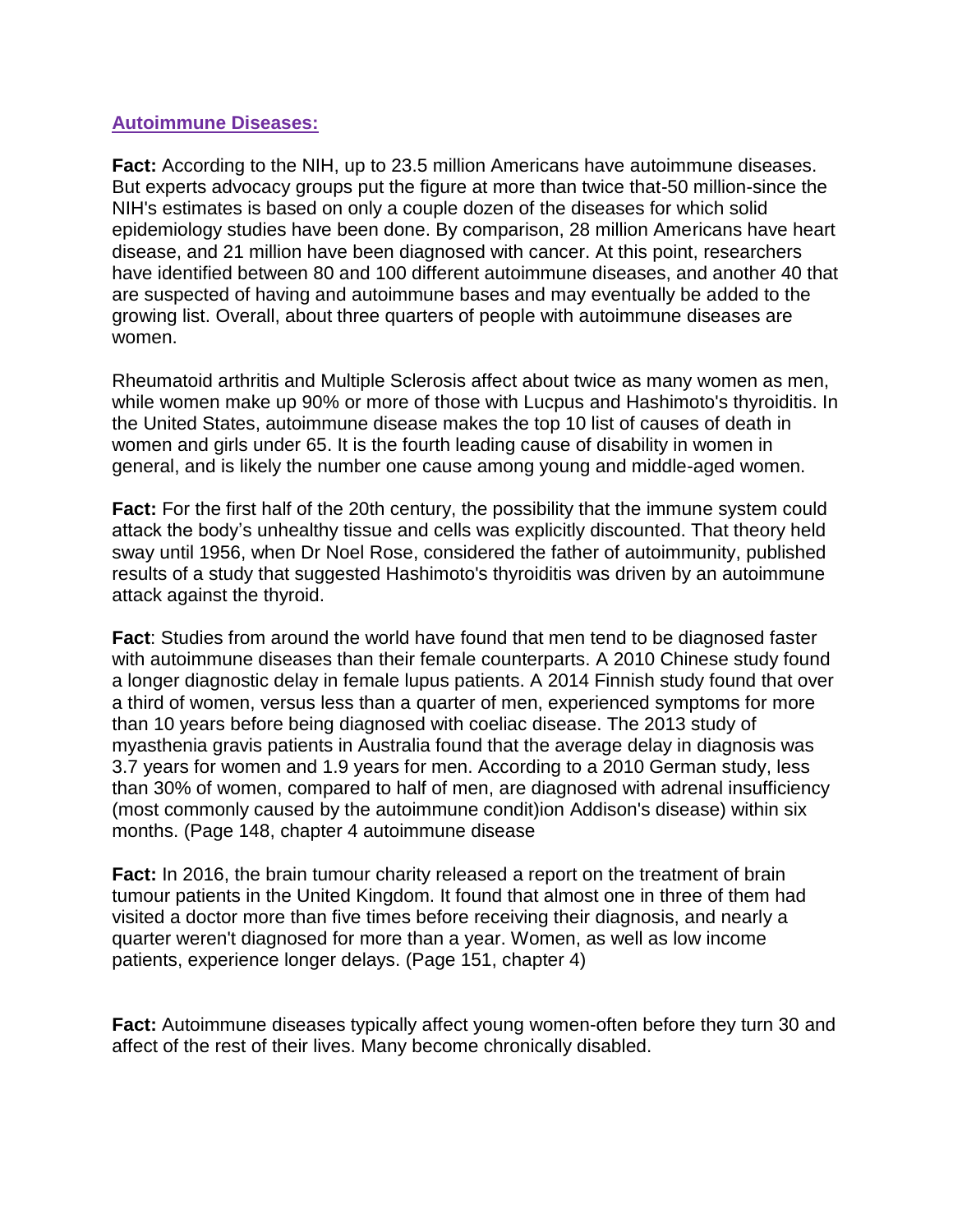## **Chronic Pain**

**Fact**: The Institute of Medicine estimates that chronic pain costs the United States \$560 billion-\$635 billion in healthcare costs and lost productivity each year. It is estimated roughly 40% of the population live in chronic pain. Yet in recent years, the NIH has devoted a minuscule \$400 million year-about 1% of its annual budget-to studying chronic pain. That's a mere 5% of what goes to studying diabetes, heart disease, and cancer combined. *The majority of the 100 million Americans who live in chronic pain are women.*

**Fact**: Women are up to 4 times more likely to experience the bladder pain of interstitial cystitis, the jaw pain of temporomandibular disorders, and the widespread, full body pain of fibromyalgia. (Page 176, chapter 5 chronic pain)

**Fact:** According to a 1993 study, 43% of IC patients have been told they had an emotional disorder before being properly diagnosed an average of four years later. They reported being informed that their symptoms were "just nervous" and that they should "find a lover", "get married", "have a baby," or "get a life." (Page 184, chapter 5 chronic pain)

**Fact:** 2014, online news site N*ational Pain Report* conducted a survey of 2400 women with a range of chronic pain conditions. Over 90% of them felt the healthcare system discriminates against female patients. Over 80% felt they had been treated differently by doctors than a man would have been, and two thirds thought their doctors took their pain less seriously because they were women. 45% said a doctor had told them their pain was "all in their heads." 60% had a doctor who had admitted to not knowing what was wrong with them, and three quarters have been told they just have to "learn to live" with their pain. Almost a fifth had been told that there are pain was a result of childhood trauma. Over half had been told, "you look good, so you must be feeling better." (Page 190, chronic pain chapter 5)

*Quote from page 194, chapter 5: chronic pain:* "The most frustrating thing is that, until recently, women's efforts at being the perfect female pain patients - not too hysterical, but not too stoic; not too put together, but not too disarranged - are pretty much destined to fail for those with functional pain conditions. At best, they may have found a doctor who believed the pain was real but had no explanation for understanding how to treat it. At worst, the pain would be deemed psychogenic or fabricated by default. What chronic pain patients needed was not advice on how to better communicate the symptoms, nor even individual doctors more willing to trust their accounts. Ultimately, they needed scientific research to explain the inexplicable. Instead, the most notable thing about research in chronic pain disorders, especially functional and fully understood pain disorders that largely affect women, is how little of it there's been. Even today, chronic pain conditions are grossly underfunded, relative to how many people are affected by them, how disabling they can be, and how much knowledge we lack about how to treat them. According to an estimate by the Chronic Pain Research Alliance,